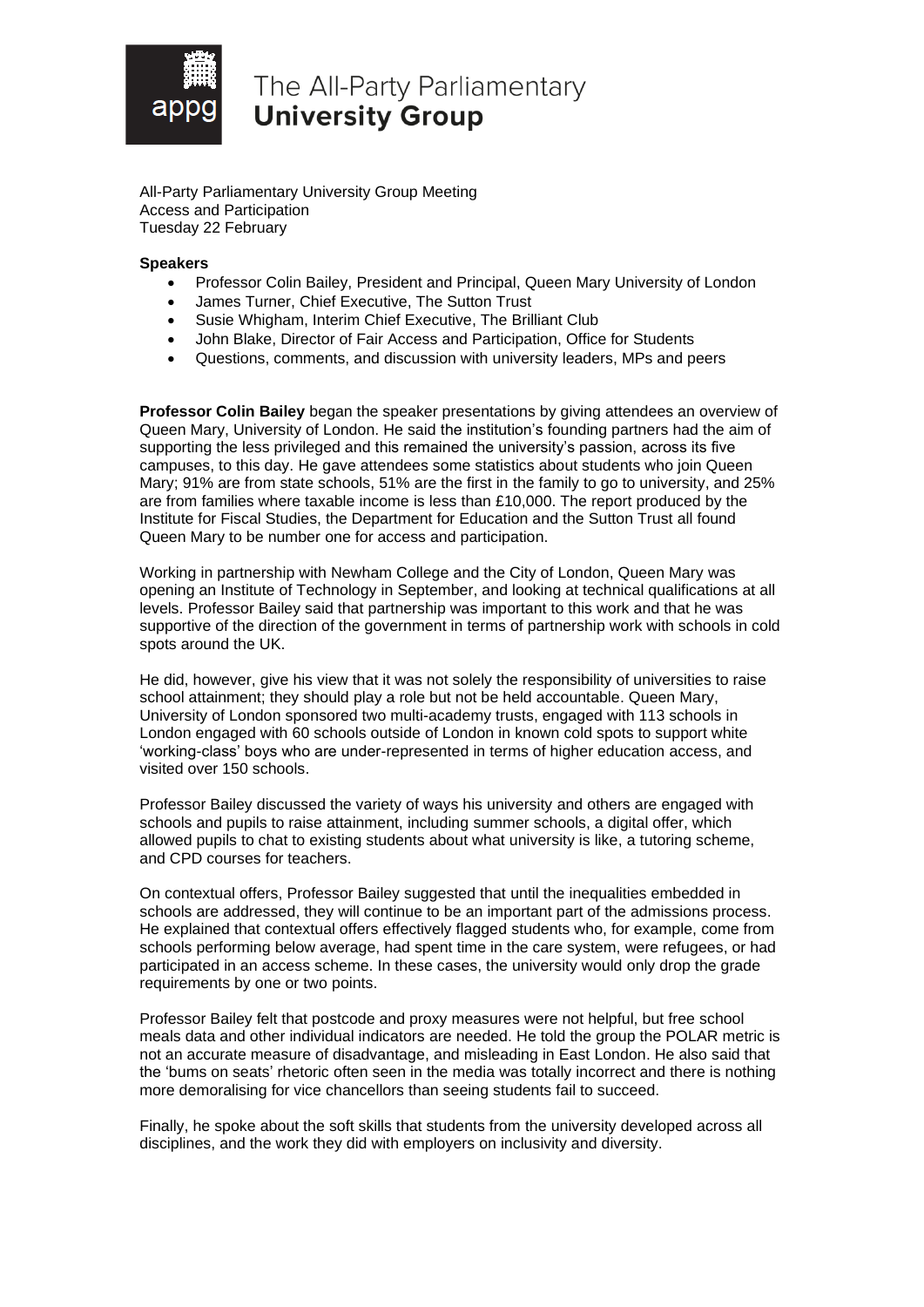The next speaker, **James Turner,** said the Sutton Trust covered early years upwards and had supported over 50,000 young people into apprenticeships, higher education and employment.

James agreed that overall universities have been good for social mobility, young people from poorer homes that go to university have much better outcomes than those who do not on average. He said that it was the newer universities that had done a lot of heavy lifting when it comes to social mobility. He felt that it was a critical time for fair access, with questions over whether outcomes from higher education represent good value for money.

James then focused his remarks on two areas related to universities and social mobility. Firstly, he felt that more needs to be done to widen fair access to the most selective universities given they were still the surest route into influential and highly selective careers.

He said there are still big inequalities in who had the chance to go to university and that the biggest driver of this was attainment. To make significant further progress, James suggested there needed to be more ambitious use of contextual admissions – which was something that could be done now and was in the gift of universities - and for the attainment gap in schools to be addressed, which is a complex and long-term issue. So while it is right that universities are asked to engage with this agenda, there are limits on what is possible and how long it might take to see change.

Secondly, James said that there should be an increasing supply of degree level apprenticeships given the evidence showed employment outcomes on par with top undergraduate degrees. Universities that are running degree apprenticeships should foster a similar culture of widening participation in their recruitment and outreach, to make sure they reach those who stand to benefit most.

James relayed that there were c2,000 degree apprenticeships compared to 250,000 undergraduate course starts and that only 5 percent of degree apprenticeship starts had been taken up by under 19s.

Finally, James concluded his remarks by asking the group to make sure changes to access and participation activities were evidence based to avoid wasting energy and money, and letting down young people.

**Susie Whigham,** Interim CEO of the Brilliant Club, focused her presentation on the theme of collaboration. She felt it was important that third sector organisations, schools and parents worked together to support students to get into university and to succeed while they are there.

Susie told the group about the Brilliant Club's 'Scholars Programme' that enabled PhD researchers to deliver programmes of university-style learning based on their research to young people, bookended by a visit to universities to build confidence. Students on the Scholars Programme were twice as likely to progress to a selective university compared to peers with similar backgrounds and attainment, she confirmed. The experience provided an opportunity to gain exposure to learning beyond the curriculum and the opportunity to develop cultural capital.

Susie told the group that attainment at key stage 4 is a strong predictor of whether a student progresses to university and that this was particularly the case for white working-class boys*.* She felt that universities had an amazing resource of undergraduates and PhD researchers that should be mass mobilised into attainment raising. In her experience, Susie said schools were looking forward to working more with universities but wanted genuine co-production which needed buy-in from senior leaders in both schools and universities.

Susie agreed with the other speakers that the effect of disadvantage persists at an undergraduate level too, that it is not just about getting into university.